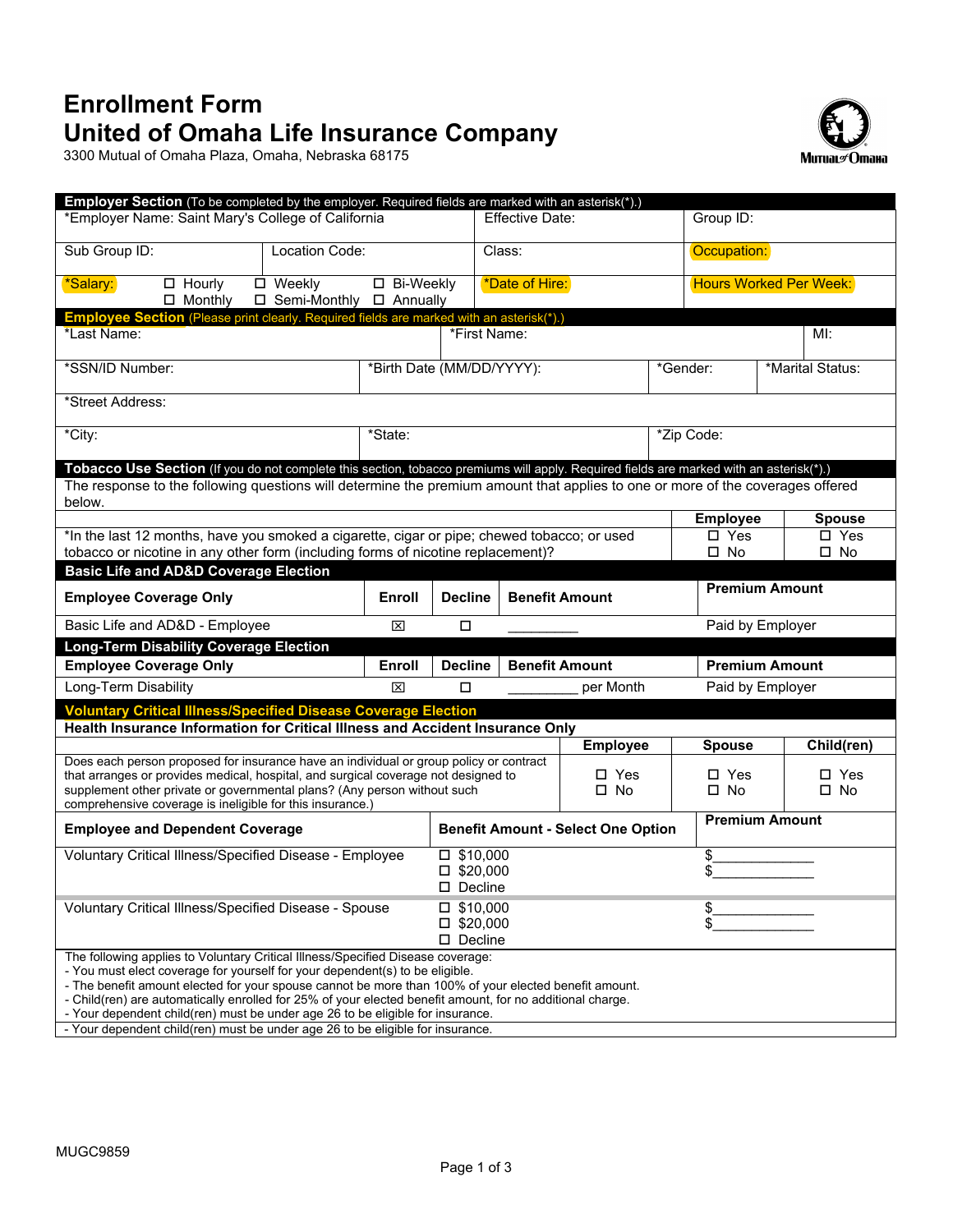| <b>Select One Coverage Option</b><br><b>Employee and Dependent Coverage</b><br>Voluntary Accident - Employee Only<br>Voluntary Accident - Employee + Spouse<br>Voluntary Accident - Employee + Child(ren)<br>Voluntary Accident - Employee + Family<br>The following applies to Voluntary Accident coverage:<br>- Your dependent child(ren) must be under age 26 to be eligible for insurance.<br><b>Voluntary Life and AD&amp;D Coverage Election</b><br><b>Employee and Dependent Coverage</b><br>Voluntary Life and AD&D - Employee<br>$\square$ \$25,000<br>$\Box$ \$50,000<br>$\square$ \$100,000<br>$\square$ \$150,000<br>$\Box$ Other \$<br>$\square$ Decline<br>Voluntary Life and AD&D - Spouse<br>$\square$ \$25,000<br>$\Box$ \$50,000<br>$\square$ Decline<br>$\Box$ \$10,000 (per child)<br>Voluntary Life and AD&D - Child(ren)<br>$\square$ Decline<br>You must complete and submit an Evidence of Insurability form if you or your spouse are enrolling for Voluntary Term Life coverage in excess of the<br>Guaranteed Issue Amount (GIA). The form is available from your employer/benefits administrator, or is available online at<br>http://www.mutualofomaha.com/eoi. The GIA is the lesser of 5 times your annual salary, or \$150,000. For your spouse, the GIA is the lesser of 100%<br>of the amount you enroll for, or \$50,000. In no event shall your amount of insurance exceed 5 times your salary.<br>- You must elect coverage for yourself for your dependent(s) to be eligible.<br>- The benefit amount elected for your child(ren) cannot be more than 100% of your elected benefit amount.<br>- The benefit amount elected for your spouse cannot be more than 100% of your elected benefit amount.<br>- You must be age 70 or less for your spouse to be eligible for coverage. Spouse coverage terminates when you reach the age of 70.<br>- Your dependent child(ren) must be under age 26 to be eligible for insurance.<br>Beneficiary for Death Benefits (Right to change beneficiary is reserved to the insured.)<br>If naming more than one beneficiary, please attach a separate signed and dated sheet. Beneficiaries shall share benefits equally unless otherwise<br>stated. Some states have laws regarding beneficiary designation. Please consult your employer/benefits administrator for additional information.<br><b>Primary Beneficiary Designation</b><br>Last Name<br><b>First Name</b><br>Address of Beneficiary<br>Telephone:<br>(Address, City, State, Zip):<br><b>Secondary Beneficiary Designation</b><br>Last Name<br><b>First Name</b><br>Address of Beneficiary<br>Telephone: | □                                         | medical insurance, or a combination of basic hospital and basic medical insurance. Any person that does not have such insurance is ineligible for and |     |  |
|--------------------------------------------------------------------------------------------------------------------------------------------------------------------------------------------------------------------------------------------------------------------------------------------------------------------------------------------------------------------------------------------------------------------------------------------------------------------------------------------------------------------------------------------------------------------------------------------------------------------------------------------------------------------------------------------------------------------------------------------------------------------------------------------------------------------------------------------------------------------------------------------------------------------------------------------------------------------------------------------------------------------------------------------------------------------------------------------------------------------------------------------------------------------------------------------------------------------------------------------------------------------------------------------------------------------------------------------------------------------------------------------------------------------------------------------------------------------------------------------------------------------------------------------------------------------------------------------------------------------------------------------------------------------------------------------------------------------------------------------------------------------------------------------------------------------------------------------------------------------------------------------------------------------------------------------------------------------------------------------------------------------------------------------------------------------------------------------------------------------------------------------------------------------------------------------------------------------------------------------------------------------------------------------------------------------------------------------------------------------------------------------------------------------------------------------------------------------------------------------------------------------------------------------------------------------------------------------------------------------------------------------------|-------------------------------------------|-------------------------------------------------------------------------------------------------------------------------------------------------------|-----|--|
|                                                                                                                                                                                                                                                                                                                                                                                                                                                                                                                                                                                                                                                                                                                                                                                                                                                                                                                                                                                                                                                                                                                                                                                                                                                                                                                                                                                                                                                                                                                                                                                                                                                                                                                                                                                                                                                                                                                                                                                                                                                                                                                                                                                                                                                                                                                                                                                                                                                                                                                                                                                                                                                  |                                           | <b>Premium Amount</b>                                                                                                                                 |     |  |
|                                                                                                                                                                                                                                                                                                                                                                                                                                                                                                                                                                                                                                                                                                                                                                                                                                                                                                                                                                                                                                                                                                                                                                                                                                                                                                                                                                                                                                                                                                                                                                                                                                                                                                                                                                                                                                                                                                                                                                                                                                                                                                                                                                                                                                                                                                                                                                                                                                                                                                                                                                                                                                                  |                                           | \$                                                                                                                                                    |     |  |
|                                                                                                                                                                                                                                                                                                                                                                                                                                                                                                                                                                                                                                                                                                                                                                                                                                                                                                                                                                                                                                                                                                                                                                                                                                                                                                                                                                                                                                                                                                                                                                                                                                                                                                                                                                                                                                                                                                                                                                                                                                                                                                                                                                                                                                                                                                                                                                                                                                                                                                                                                                                                                                                  | $\Box$                                    | \$                                                                                                                                                    |     |  |
|                                                                                                                                                                                                                                                                                                                                                                                                                                                                                                                                                                                                                                                                                                                                                                                                                                                                                                                                                                                                                                                                                                                                                                                                                                                                                                                                                                                                                                                                                                                                                                                                                                                                                                                                                                                                                                                                                                                                                                                                                                                                                                                                                                                                                                                                                                                                                                                                                                                                                                                                                                                                                                                  | $\Box$                                    | \$                                                                                                                                                    |     |  |
|                                                                                                                                                                                                                                                                                                                                                                                                                                                                                                                                                                                                                                                                                                                                                                                                                                                                                                                                                                                                                                                                                                                                                                                                                                                                                                                                                                                                                                                                                                                                                                                                                                                                                                                                                                                                                                                                                                                                                                                                                                                                                                                                                                                                                                                                                                                                                                                                                                                                                                                                                                                                                                                  | □                                         | \$                                                                                                                                                    |     |  |
|                                                                                                                                                                                                                                                                                                                                                                                                                                                                                                                                                                                                                                                                                                                                                                                                                                                                                                                                                                                                                                                                                                                                                                                                                                                                                                                                                                                                                                                                                                                                                                                                                                                                                                                                                                                                                                                                                                                                                                                                                                                                                                                                                                                                                                                                                                                                                                                                                                                                                                                                                                                                                                                  | $\square$ Decline                         |                                                                                                                                                       |     |  |
|                                                                                                                                                                                                                                                                                                                                                                                                                                                                                                                                                                                                                                                                                                                                                                                                                                                                                                                                                                                                                                                                                                                                                                                                                                                                                                                                                                                                                                                                                                                                                                                                                                                                                                                                                                                                                                                                                                                                                                                                                                                                                                                                                                                                                                                                                                                                                                                                                                                                                                                                                                                                                                                  |                                           |                                                                                                                                                       |     |  |
|                                                                                                                                                                                                                                                                                                                                                                                                                                                                                                                                                                                                                                                                                                                                                                                                                                                                                                                                                                                                                                                                                                                                                                                                                                                                                                                                                                                                                                                                                                                                                                                                                                                                                                                                                                                                                                                                                                                                                                                                                                                                                                                                                                                                                                                                                                                                                                                                                                                                                                                                                                                                                                                  |                                           |                                                                                                                                                       |     |  |
|                                                                                                                                                                                                                                                                                                                                                                                                                                                                                                                                                                                                                                                                                                                                                                                                                                                                                                                                                                                                                                                                                                                                                                                                                                                                                                                                                                                                                                                                                                                                                                                                                                                                                                                                                                                                                                                                                                                                                                                                                                                                                                                                                                                                                                                                                                                                                                                                                                                                                                                                                                                                                                                  | <b>Benefit Amount - Select One Option</b> | <b>Premium Amount</b>                                                                                                                                 |     |  |
|                                                                                                                                                                                                                                                                                                                                                                                                                                                                                                                                                                                                                                                                                                                                                                                                                                                                                                                                                                                                                                                                                                                                                                                                                                                                                                                                                                                                                                                                                                                                                                                                                                                                                                                                                                                                                                                                                                                                                                                                                                                                                                                                                                                                                                                                                                                                                                                                                                                                                                                                                                                                                                                  |                                           | \$                                                                                                                                                    |     |  |
|                                                                                                                                                                                                                                                                                                                                                                                                                                                                                                                                                                                                                                                                                                                                                                                                                                                                                                                                                                                                                                                                                                                                                                                                                                                                                                                                                                                                                                                                                                                                                                                                                                                                                                                                                                                                                                                                                                                                                                                                                                                                                                                                                                                                                                                                                                                                                                                                                                                                                                                                                                                                                                                  |                                           | \$                                                                                                                                                    |     |  |
|                                                                                                                                                                                                                                                                                                                                                                                                                                                                                                                                                                                                                                                                                                                                                                                                                                                                                                                                                                                                                                                                                                                                                                                                                                                                                                                                                                                                                                                                                                                                                                                                                                                                                                                                                                                                                                                                                                                                                                                                                                                                                                                                                                                                                                                                                                                                                                                                                                                                                                                                                                                                                                                  |                                           | \$                                                                                                                                                    |     |  |
|                                                                                                                                                                                                                                                                                                                                                                                                                                                                                                                                                                                                                                                                                                                                                                                                                                                                                                                                                                                                                                                                                                                                                                                                                                                                                                                                                                                                                                                                                                                                                                                                                                                                                                                                                                                                                                                                                                                                                                                                                                                                                                                                                                                                                                                                                                                                                                                                                                                                                                                                                                                                                                                  |                                           | \$                                                                                                                                                    |     |  |
|                                                                                                                                                                                                                                                                                                                                                                                                                                                                                                                                                                                                                                                                                                                                                                                                                                                                                                                                                                                                                                                                                                                                                                                                                                                                                                                                                                                                                                                                                                                                                                                                                                                                                                                                                                                                                                                                                                                                                                                                                                                                                                                                                                                                                                                                                                                                                                                                                                                                                                                                                                                                                                                  |                                           |                                                                                                                                                       |     |  |
|                                                                                                                                                                                                                                                                                                                                                                                                                                                                                                                                                                                                                                                                                                                                                                                                                                                                                                                                                                                                                                                                                                                                                                                                                                                                                                                                                                                                                                                                                                                                                                                                                                                                                                                                                                                                                                                                                                                                                                                                                                                                                                                                                                                                                                                                                                                                                                                                                                                                                                                                                                                                                                                  |                                           |                                                                                                                                                       |     |  |
|                                                                                                                                                                                                                                                                                                                                                                                                                                                                                                                                                                                                                                                                                                                                                                                                                                                                                                                                                                                                                                                                                                                                                                                                                                                                                                                                                                                                                                                                                                                                                                                                                                                                                                                                                                                                                                                                                                                                                                                                                                                                                                                                                                                                                                                                                                                                                                                                                                                                                                                                                                                                                                                  |                                           | \$                                                                                                                                                    |     |  |
|                                                                                                                                                                                                                                                                                                                                                                                                                                                                                                                                                                                                                                                                                                                                                                                                                                                                                                                                                                                                                                                                                                                                                                                                                                                                                                                                                                                                                                                                                                                                                                                                                                                                                                                                                                                                                                                                                                                                                                                                                                                                                                                                                                                                                                                                                                                                                                                                                                                                                                                                                                                                                                                  |                                           |                                                                                                                                                       |     |  |
|                                                                                                                                                                                                                                                                                                                                                                                                                                                                                                                                                                                                                                                                                                                                                                                                                                                                                                                                                                                                                                                                                                                                                                                                                                                                                                                                                                                                                                                                                                                                                                                                                                                                                                                                                                                                                                                                                                                                                                                                                                                                                                                                                                                                                                                                                                                                                                                                                                                                                                                                                                                                                                                  |                                           |                                                                                                                                                       |     |  |
|                                                                                                                                                                                                                                                                                                                                                                                                                                                                                                                                                                                                                                                                                                                                                                                                                                                                                                                                                                                                                                                                                                                                                                                                                                                                                                                                                                                                                                                                                                                                                                                                                                                                                                                                                                                                                                                                                                                                                                                                                                                                                                                                                                                                                                                                                                                                                                                                                                                                                                                                                                                                                                                  |                                           | \$                                                                                                                                                    |     |  |
|                                                                                                                                                                                                                                                                                                                                                                                                                                                                                                                                                                                                                                                                                                                                                                                                                                                                                                                                                                                                                                                                                                                                                                                                                                                                                                                                                                                                                                                                                                                                                                                                                                                                                                                                                                                                                                                                                                                                                                                                                                                                                                                                                                                                                                                                                                                                                                                                                                                                                                                                                                                                                                                  |                                           |                                                                                                                                                       |     |  |
|                                                                                                                                                                                                                                                                                                                                                                                                                                                                                                                                                                                                                                                                                                                                                                                                                                                                                                                                                                                                                                                                                                                                                                                                                                                                                                                                                                                                                                                                                                                                                                                                                                                                                                                                                                                                                                                                                                                                                                                                                                                                                                                                                                                                                                                                                                                                                                                                                                                                                                                                                                                                                                                  |                                           |                                                                                                                                                       |     |  |
|                                                                                                                                                                                                                                                                                                                                                                                                                                                                                                                                                                                                                                                                                                                                                                                                                                                                                                                                                                                                                                                                                                                                                                                                                                                                                                                                                                                                                                                                                                                                                                                                                                                                                                                                                                                                                                                                                                                                                                                                                                                                                                                                                                                                                                                                                                                                                                                                                                                                                                                                                                                                                                                  |                                           |                                                                                                                                                       |     |  |
|                                                                                                                                                                                                                                                                                                                                                                                                                                                                                                                                                                                                                                                                                                                                                                                                                                                                                                                                                                                                                                                                                                                                                                                                                                                                                                                                                                                                                                                                                                                                                                                                                                                                                                                                                                                                                                                                                                                                                                                                                                                                                                                                                                                                                                                                                                                                                                                                                                                                                                                                                                                                                                                  | Relationship                              | Date of Birth                                                                                                                                         |     |  |
|                                                                                                                                                                                                                                                                                                                                                                                                                                                                                                                                                                                                                                                                                                                                                                                                                                                                                                                                                                                                                                                                                                                                                                                                                                                                                                                                                                                                                                                                                                                                                                                                                                                                                                                                                                                                                                                                                                                                                                                                                                                                                                                                                                                                                                                                                                                                                                                                                                                                                                                                                                                                                                                  | to Insured                                | (MM/DD/YYYY)                                                                                                                                          | SSN |  |
|                                                                                                                                                                                                                                                                                                                                                                                                                                                                                                                                                                                                                                                                                                                                                                                                                                                                                                                                                                                                                                                                                                                                                                                                                                                                                                                                                                                                                                                                                                                                                                                                                                                                                                                                                                                                                                                                                                                                                                                                                                                                                                                                                                                                                                                                                                                                                                                                                                                                                                                                                                                                                                                  |                                           |                                                                                                                                                       |     |  |
|                                                                                                                                                                                                                                                                                                                                                                                                                                                                                                                                                                                                                                                                                                                                                                                                                                                                                                                                                                                                                                                                                                                                                                                                                                                                                                                                                                                                                                                                                                                                                                                                                                                                                                                                                                                                                                                                                                                                                                                                                                                                                                                                                                                                                                                                                                                                                                                                                                                                                                                                                                                                                                                  |                                           |                                                                                                                                                       |     |  |
|                                                                                                                                                                                                                                                                                                                                                                                                                                                                                                                                                                                                                                                                                                                                                                                                                                                                                                                                                                                                                                                                                                                                                                                                                                                                                                                                                                                                                                                                                                                                                                                                                                                                                                                                                                                                                                                                                                                                                                                                                                                                                                                                                                                                                                                                                                                                                                                                                                                                                                                                                                                                                                                  |                                           |                                                                                                                                                       |     |  |
|                                                                                                                                                                                                                                                                                                                                                                                                                                                                                                                                                                                                                                                                                                                                                                                                                                                                                                                                                                                                                                                                                                                                                                                                                                                                                                                                                                                                                                                                                                                                                                                                                                                                                                                                                                                                                                                                                                                                                                                                                                                                                                                                                                                                                                                                                                                                                                                                                                                                                                                                                                                                                                                  |                                           | Date of Birth<br>(MM/DD/YYYY)                                                                                                                         | SSN |  |
|                                                                                                                                                                                                                                                                                                                                                                                                                                                                                                                                                                                                                                                                                                                                                                                                                                                                                                                                                                                                                                                                                                                                                                                                                                                                                                                                                                                                                                                                                                                                                                                                                                                                                                                                                                                                                                                                                                                                                                                                                                                                                                                                                                                                                                                                                                                                                                                                                                                                                                                                                                                                                                                  | Relationship<br>to Insured                |                                                                                                                                                       |     |  |
|                                                                                                                                                                                                                                                                                                                                                                                                                                                                                                                                                                                                                                                                                                                                                                                                                                                                                                                                                                                                                                                                                                                                                                                                                                                                                                                                                                                                                                                                                                                                                                                                                                                                                                                                                                                                                                                                                                                                                                                                                                                                                                                                                                                                                                                                                                                                                                                                                                                                                                                                                                                                                                                  |                                           |                                                                                                                                                       |     |  |
| (Address, City, State, Zip):<br><b>Enrollment Information</b>                                                                                                                                                                                                                                                                                                                                                                                                                                                                                                                                                                                                                                                                                                                                                                                                                                                                                                                                                                                                                                                                                                                                                                                                                                                                                                                                                                                                                                                                                                                                                                                                                                                                                                                                                                                                                                                                                                                                                                                                                                                                                                                                                                                                                                                                                                                                                                                                                                                                                                                                                                                    |                                           |                                                                                                                                                       |     |  |
| Enrollment must occur within 31 days from the date the employee becomes eligible (or as otherwise stated in the applicable policy). If you are<br>required to pay premiums for any coverage, the enrollment form MUST be signed and dated to authorize payroll deductions. The premium amounts<br>indicated on this form are estimates, and are subject to change based on the final terms and conditions of the applicable policy as well as your age<br>and/or salary on the effective date of the coverage.                                                                                                                                                                                                                                                                                                                                                                                                                                                                                                                                                                                                                                                                                                                                                                                                                                                                                                                                                                                                                                                                                                                                                                                                                                                                                                                                                                                                                                                                                                                                                                                                                                                                                                                                                                                                                                                                                                                                                                                                                                                                                                                                   |                                           |                                                                                                                                                       |     |  |